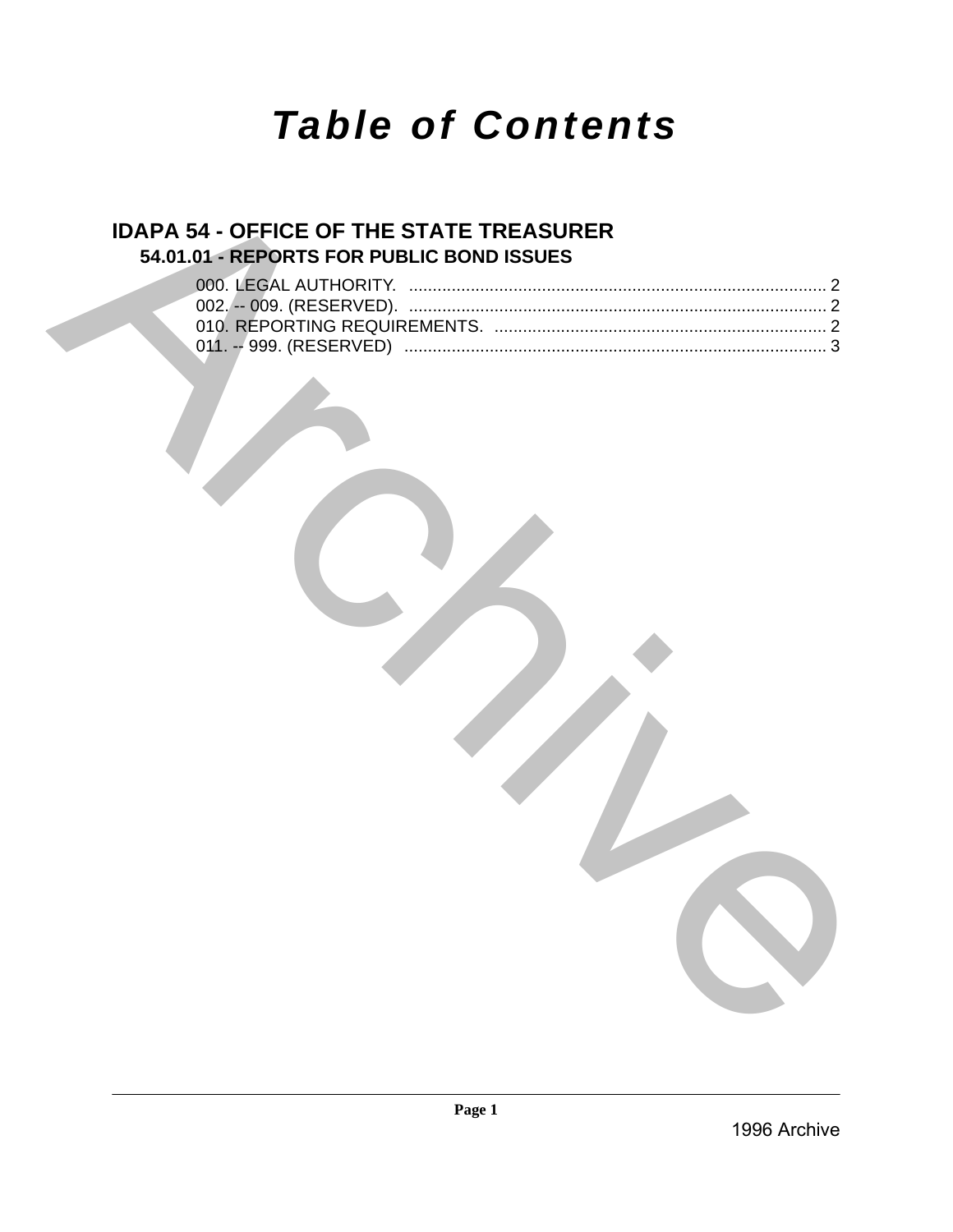#### **IDAPA 54 TITLE 01 Chapter 01**

## **IDAPA 54 - OFFICE OF THE STATE TREASURER 54.01.01 - REPORTS FOR PUBLIC BOND ISSUES**

## <span id="page-1-2"></span><span id="page-1-1"></span>**000. LEGAL AUTHORITY.**

### <span id="page-1-3"></span>**002. -- 009. (RESERVED).**

### <span id="page-1-4"></span>**010. REPORTING REQUIREMENTS.**

<span id="page-1-0"></span>

|                                   | <b>IDAPA 54 - OFFICE OF THE STATE TREASURER</b>                                                                                                                                                                  |            |
|-----------------------------------|------------------------------------------------------------------------------------------------------------------------------------------------------------------------------------------------------------------|------------|
|                                   | 54.01.01 - REPORTS FOR PUBLIC BOND ISSUES                                                                                                                                                                        |            |
| 000.                              | <b>LEGAL AUTHORITY.</b><br>Section 67-1222, Idaho Code.                                                                                                                                                          | $(7-1-93)$ |
| $002. - 009.$                     | (RESERVED).                                                                                                                                                                                                      |            |
| 010.                              | REPORTING REQUIREMENTS.                                                                                                                                                                                          |            |
| 01.                               | Legal Entities Required to File Reports. The following legal entities, authorized by the state of<br>Idaho to issue bonds, shall submit to the Idaho State Treasurer a report giving details of new bond issues: | $(7-1-93)$ |
| a.                                | Any department or agency of the state of Idaho.                                                                                                                                                                  | $(7-1-93)$ |
| b.                                | Any other political subdivisions.                                                                                                                                                                                | $(7-1-93)$ |
| c.                                | Any municipal corporation.                                                                                                                                                                                       | $(7-1-93)$ |
| d.                                | Any state university or college, school or other special education district.                                                                                                                                     | $(7-1-93)$ |
| e.                                | Any joint agreement entity.                                                                                                                                                                                      | $(7-1-93)$ |
| f.                                | Any public authority.                                                                                                                                                                                            | $(7-1-93)$ |
| g.                                | Any public trust.                                                                                                                                                                                                | $(7-1-93)$ |
| h.                                | Any nonprofit corporation.                                                                                                                                                                                       | $(7-1-93)$ |
| i.                                | Any state organization authorized by the laws of the state of Idaho to issue bonds.                                                                                                                              | $(7-1-93)$ |
| 02.                               | Required Form. The reports shall be on a form available from the office of the State Treasurer.                                                                                                                  | $(7-1-93)$ |
| 03.<br>revenue bonds, as follows: | Required Details on Reports. The reports shall include details for both general obligation and                                                                                                                   | $(7-1-93)$ |
| a.                                | Issuer information, including but not limited to name and address of issuer and a contact person.                                                                                                                | $(7-1-93)$ |
| b.                                | Financial information including date of issue, amount of issue, interest rate(s), maturity schedule,<br>outstanding balance, interest payment dates, coupon rates and average yield to investor.                 | $(7-1-93)$ |
| $C_{\bullet}$                     | Names and addresses of participants, including the underwriter, purchaser(s) financial advisor,<br>bond counsel, trustee, and any other participants.                                                            | $(7-1-93)$ |
| d.<br>and expenses.               | Costs incurred for the issue, including underwriter's compensation, legal fees, and any other fees                                                                                                               | $(7-1-93)$ |
| e.                                | Description of the project or purpose of the debt.                                                                                                                                                               | $(7-1-93)$ |
| f.                                | Any special redemption features.                                                                                                                                                                                 | $(7-1-93)$ |

04. Deadline For Filing Reports. Information on each issue of public debt, as outlined in Subsection 010.03, above, must be submitted to the State Treasurer within fourteen (14) days from the finalization of the issue.